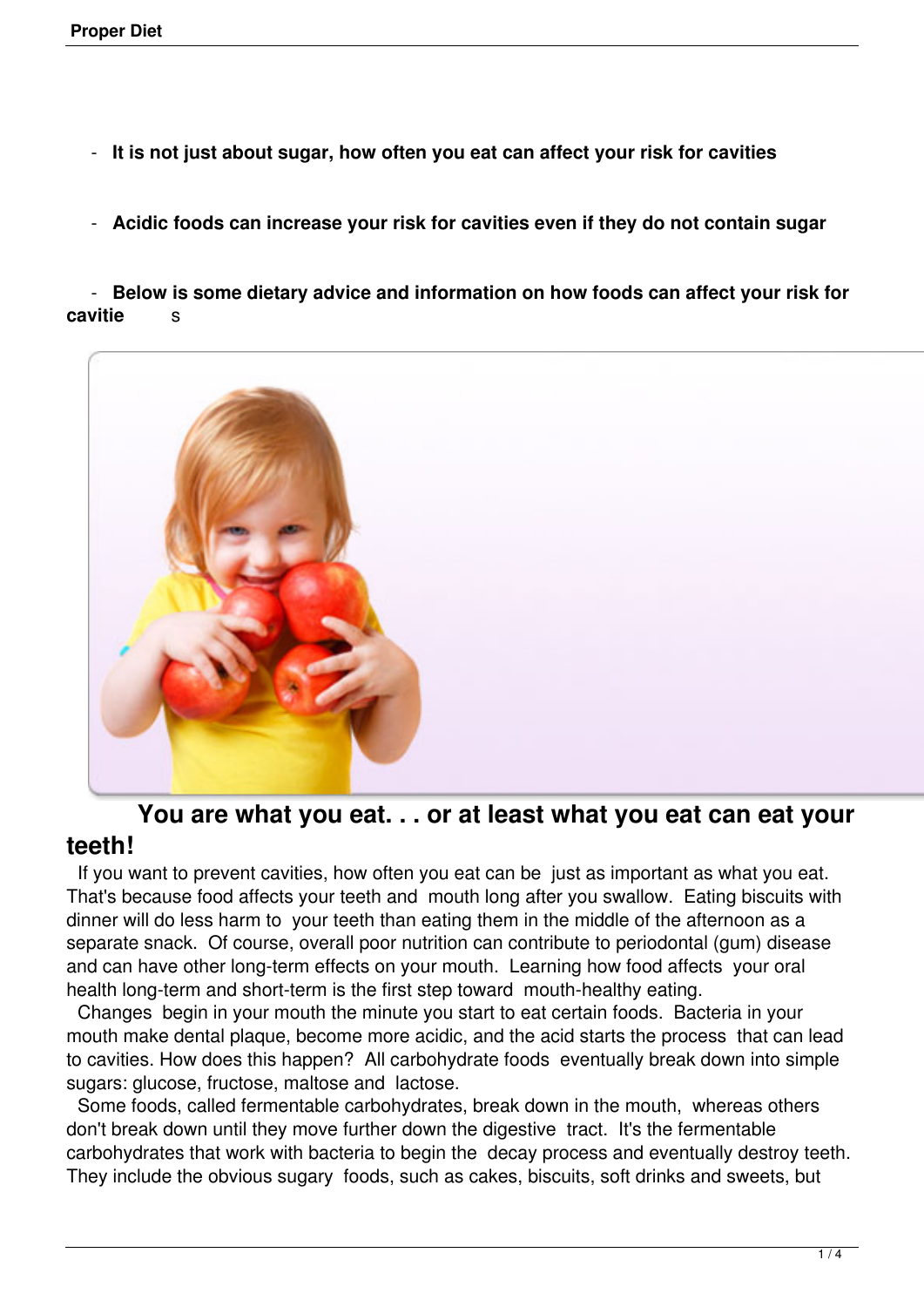$\sim$   $-$ 

they also include less obvious food, such as bread, crackers, bananas and breakfast cereals.

 Certain bacteria on your teeth use the sugars from these foods and produce acids. These acids dissolve minerals inside the tooth enamel in a process called demineralisation. This occurs every time you eat; the pH drops into the acidic zone and demineralisation takes place. In a healthy mouth, soon after eating, buffering agents in the saliva and specific bacteria help to raise the pH again and minerals reform in the enamel in a process called remineralisation. Because the calcium and phosphate minerals in enamel are dynamic, it's important to keep the mineral loss to net zero.

 Dental decay begins inside the tooth enamel when minerals are being lost faster than they are being regained. The longer food stays near the bacteria on the tooth, the more acids will be produced. So sticky carbohydrates, such as raisins, can do more acid damage. But other foods that pack into crevices can also cause decay. Potato crisps are a terrific example. Eat a handful of crisps and see how long you have to work to get all the stuck bits out from between your teeth. Teeth with a lot of nooks and crannies, such as molars, are more likely to trap food and are more susceptible to decay. To make matters worse, tooth-unhealthy foods don't create acids on your teeth only while they are being eaten. The acids stick around for the next half-hour.

 People who sip soft drinks or sweetened coffee throughout the day, or who eat many small sweet or carbohydrate snacks, provide a sugar source for the bacteria to produce acid almost constantly. And because acid damage is cumulative, decay is more likely.

 Studies have shown that those who eat sweets as snacks between meals have higher incidences of decay than those who eat the same amount of sweets with their meals.

 On the brighter side, some foods actually help to protect teeth from decay because they increase saliva flow and neutralise the acids produced by bacteria, making the enamel less likely to be demineralised.

 For example, mature cheese eaten immediately after other food helps buffer the acid. That's another reason why eating sweets between meals causes more cavities. Between-meal snackers not only have an overall longer period when their teeth are exposed to acid, they don't eat other foods with the snack to moderate the effects of the sugar.

 Sugarfree chewing gum can also help protect your teeth against cavities. Xylitol, an ingredient in some sugarfree gums, has been shown to reduce the amount of bacteria in the mouth and help buffer the teeth against the effect of acid. Most sugarfree gums and sugarlfree sweets increase the flow of saliva, which has natural antibacterial properties.

 Like the rest of your body, your mouth depends on overall nutrition to stay healthy. In fact, your mouth is highly sensitive to poor nutrition, which can lead to premature tooth loss, serious periodontal (gum) disease and bad breath. Many nutritional problems will affect the mouth before the rest of the body. This is because the cells in the lining of the mouth, called the oral mucosa, are being created and destroyed. In some areas of the mouth, cells completely turn over, with a whole new group of cells taking the place of old cells, in forty-eight hours.

 The current and best recommendations for overall good nutrition is to follow the Dietary Guidelines developed by the U.S. Department of Agriculture and the Department of Health and Human Services. The guidelines are simple in concept:

Eat whole grains daily, such as brown rice, oatmeal and whole wheat bread instead of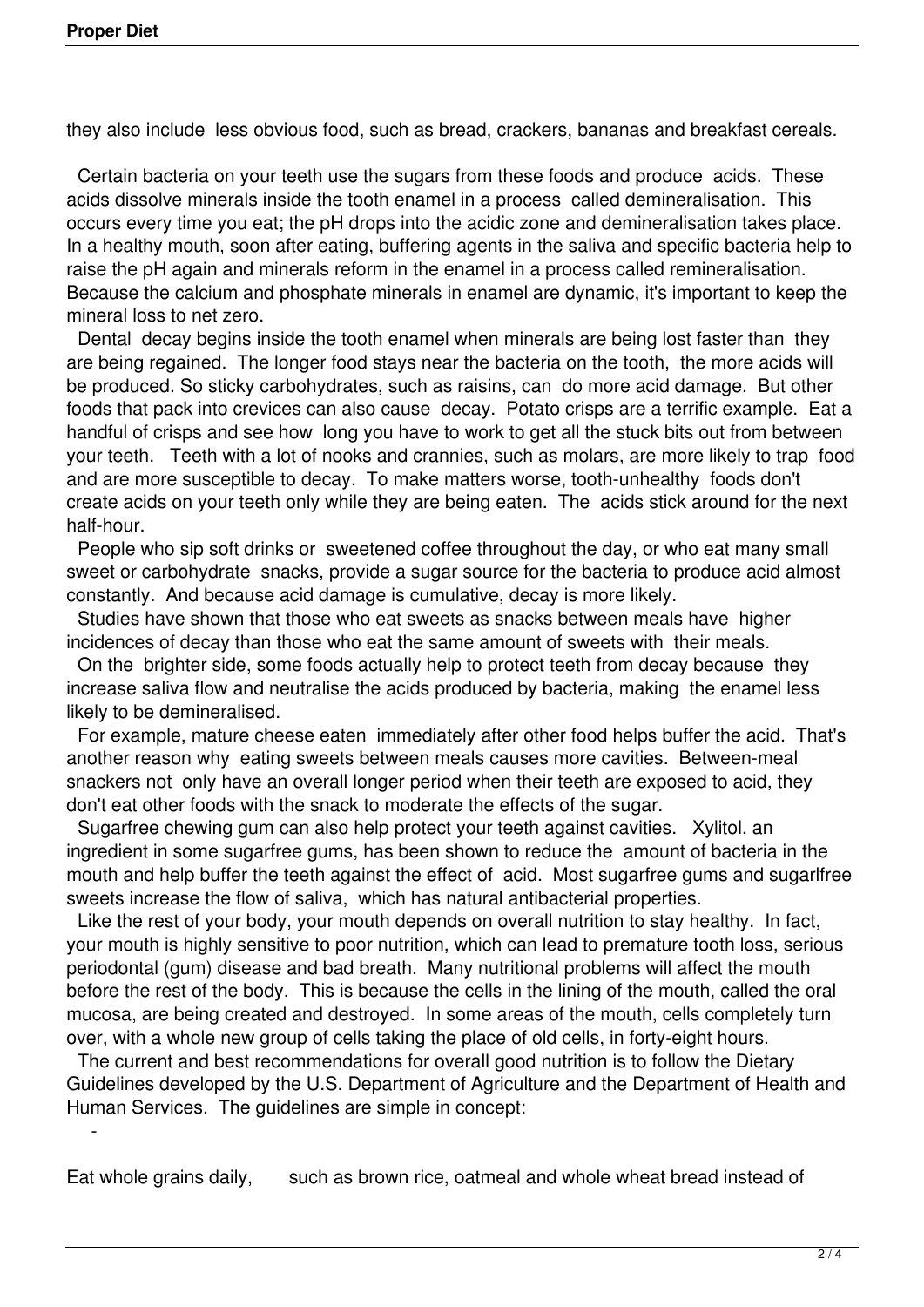| refined<br>grains such as white bread and white rice.                    |
|--------------------------------------------------------------------------|
| healthier vegetables, including dark green and orange vegetables.<br>Eat |
| a variety of fruits.<br>Eat                                              |
| a diet with plenty of grain products, fruits and vegetables.<br>Choose   |
| Choose<br>fish, beans, nuts and seeds for some of your protein needs.    |
| beverages and foods to moderate your intake of sugars.<br>Choose         |
| and prepare foods with less salt.<br>Choose                              |
| you drink alcoholic beverages, do so in moderation.<br>lf                |
| for a healthy weight and be physically active each day.<br>Aim           |

 To help people understand these guidelines, the USDA has replaced the old Food Guide Pyramid with a new, interactive tool called MyPyramid. The new tool is actually many different pyramids customised for a person depending on age, gender and physical activity. The tool can be found at www.mypyramid.gov.

Your diet, like the pyramid, should have a strong base of grains; at least 20oz (565gms) of